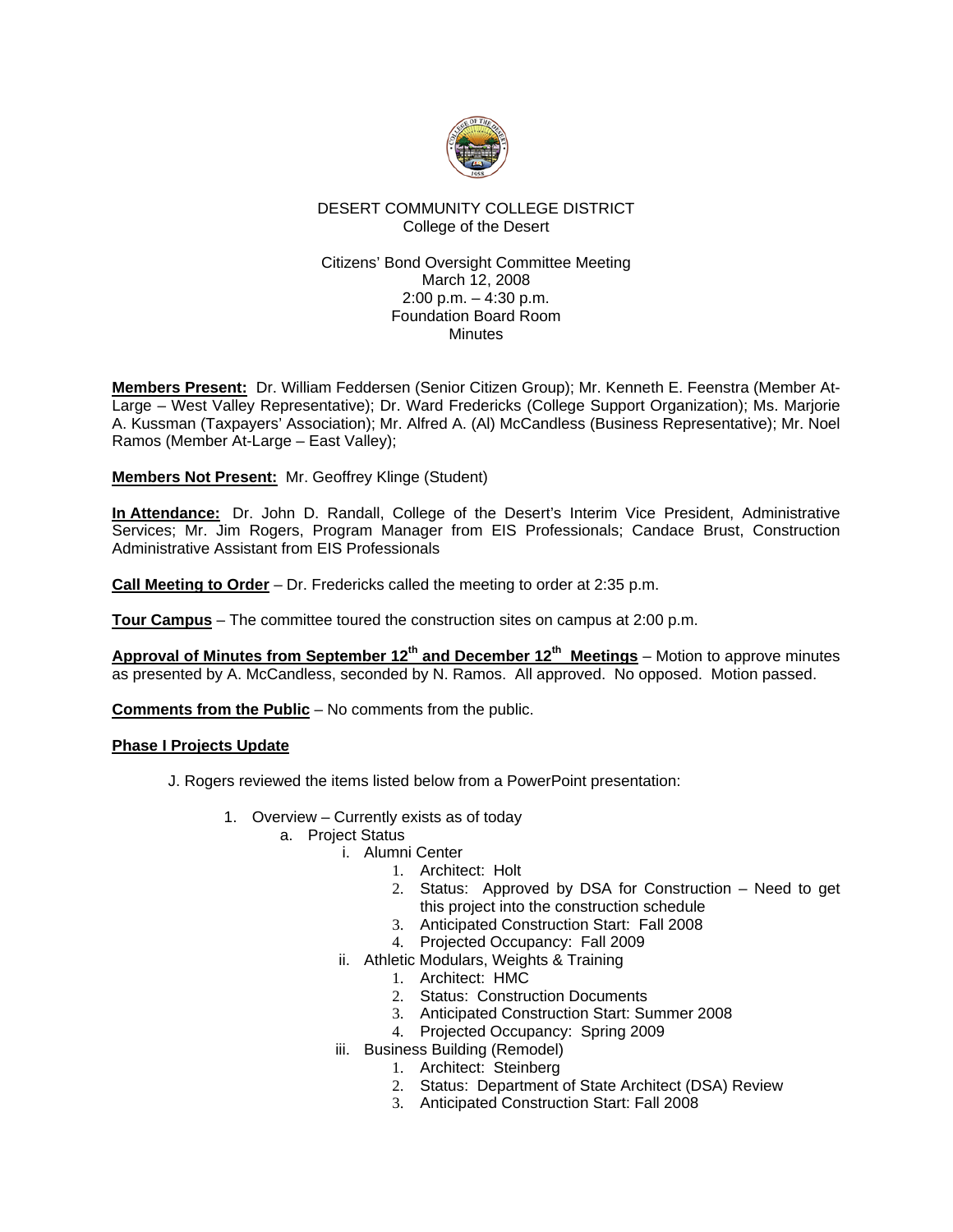- 4. Projected Occupancy: Spring 2010
- iv. Campus Infrastructure Phase 1
	- 1. Architect: TMAD
	- 2. Status: Under Construction
	- 3. Anticipated Construction Start: --
	- 4. Projected Occupancy: Spring 2008
- v. Campus Infrastructure Phase 2
	- 1. Architect: TMAD
		- 2. Status: Out to Bid
		- 3. Anticipated Construction Start: Summer 2008
		- 4. Projected Occupancy: Spring 2009
- vi. Classroom building
	- 1. Architect: Steinberg
	- 2. Status: Design Development
	- 3. Anticipated Construction Start: Summer 2009
	- 4. Projected Occupancy: Spring 2011
- vii. Communications & Community Building
	- 1. Architect: tBP
		- 2. Status: Contracts for Programming Heading towards Program and Design
		- 3. Anticipated Construction Start: Fall 2009
		- 4. Projected Occupancy: Summer 2011
- viii. Craven's Student Center
	- 1. Architect: WWCOT
	- 2. Status: DSA Review
	- 3. Anticipated Construction Start: Fall 2008
	- 4. Projected Occupancy: Summer 2010
- ix. Dining Hall (Remodel)
	- 1. Architect: WWCOT
	- 2. Status: DSA Review
	- 3. Anticipated Construction Start: Fall 2008
	- 4. Projected Occupancy: Fall 2009
- x. Eastern Valley Modular Village
	- 1. Architect: HMC
		- 2. Status: DSA Review
		- 3. Anticipated Construction Start: Summer 2008
		- 4. Projected Occupancy: Spring 2009
- xi. Barker Nursing Complex
	- 1. Architect: HMC
	- 2. Status: Under Construction
	- 3. Anticipated Construction Start: --
	- 4. Projected Occupancy: Spring 2009
- xii. Pools-Convert to Courtyard
	- 1. Architect: Escalante
	- 2. Status: DSA Review
	- 3. Anticipated Construction Start: Summer 2008
	- 4. Projected Occupancy: Fall 2008
	- 5. This area will serve as the new dining area

A question was asked about the new pool facility. J. Randall said that there is a meeting next week with the City of Palm Desert regarding a new idea for the pool facility.

- xiii. Public Safety Academy
	- 1. Architect: HMC
	- 2. Status: Under Construction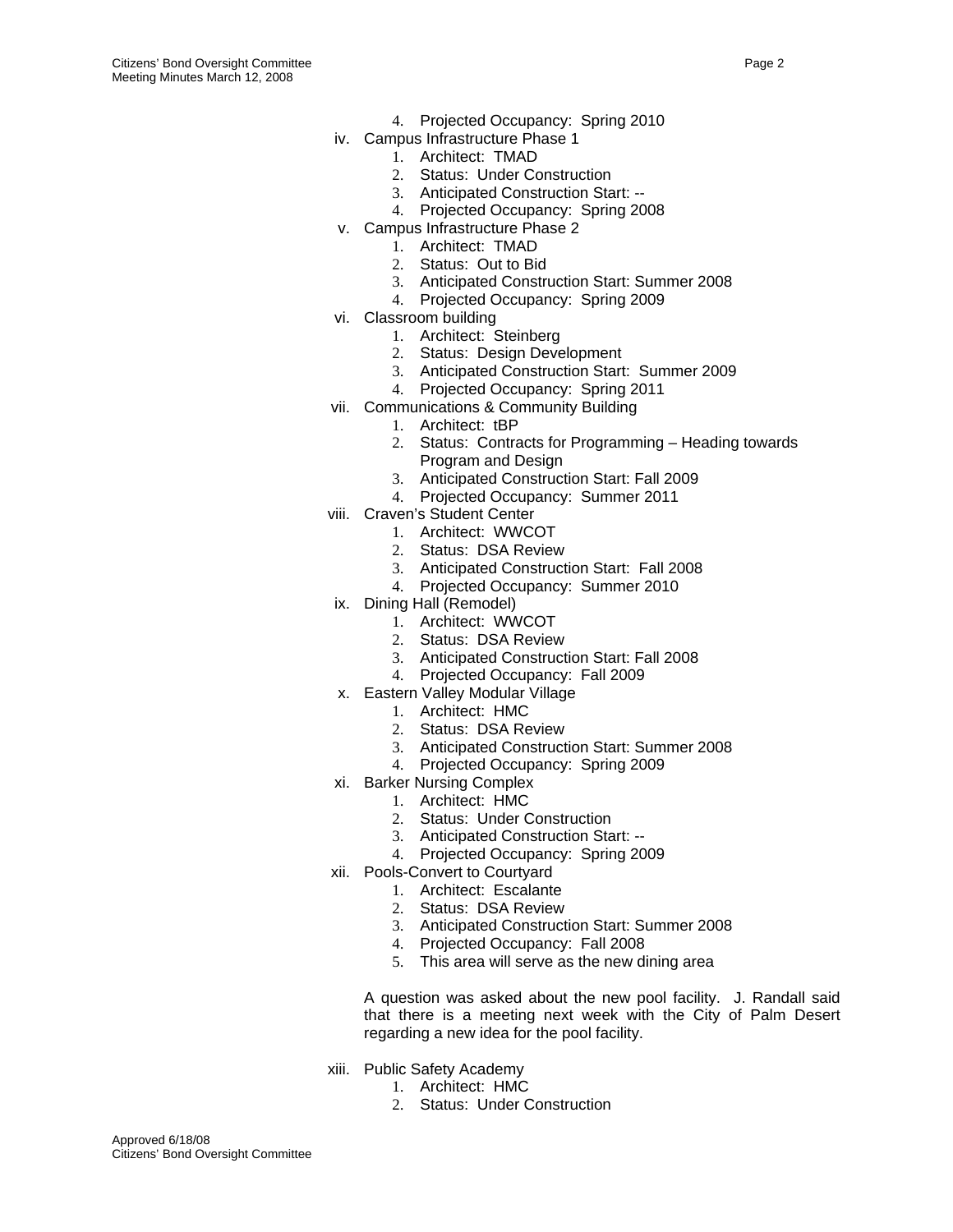- 3. Anticipated Construction Start: Under Construction
- 4. Projected Occupancy: Spring 2009
- xiv. Softball Field
	- 1. Architect: HMC
	- 2. Status: Under Construction
	- 3. Anticipated Construction Start: Under Construction
	- 4. Projected Occupancy: March 2008
- xv. South Annex Phase 3 DSPS
	- 1. Architect: HMC
	- 2. Status: Programming Design
	- 3. Anticipated Construction Start: Summer 2008
	- 4. Projected Occupancy: Fall 2008
- xvi. West Valley Center
	- 1. Architect: Undetermined
	- 2. Status: Due Diligence Studies
	- 3. Anticipated Construction Start: TBD
	- 4. Projected Occupancy: Undetermined
- b. Acronyms
	- i. Reviewed list
- c. Building Ground Square Footage
	- i. Reviewed list
- 2. Supplemental Information
	- Series B Issuance of \$58 Million
	- Series C Issuance \$226 Million
	- Completion of Master Schedule
	- Update and Evaluate Current Project Allocations

Division of State Architect (DSA) reviews the Construction Documents for structural, fire and life safety, and Americans with Disabilities Act Compliance. DSA, in effect, issues the building permit for construction.

#### *Comments:*

The committee discussed the projects that are going out to bid. College of the Desert (COD) cannot go out for bids until the project is DSA approved. There will be three to four projects going out for bids in the next three or for months. A question was asked about the cost of steel and cement. J. Rogers responded that the steel and cement costs are still high. There have not been any problems getting the steel or cement but there have been quality issues. DSA has come out with directions that are certain items of steel that we cannot import from China.

W. Fredericks asked if there were any projects that are delayed. J. Rogers said that the only delay COD has out of all the projects covered today is the Public Safety Academy. COD is 22 days behind but has recovery time schedule by October where the college will be picking up 14 of the 22 days and by the end of the project will pick up the other eight. COD does not anticipate those delays costing the District any additional dollars.

A. McCandless asked, "How were these priorities of the various buildings established, based upon the need for some and maybe not so much the need of others; i.e. Alumni Center, not that it isn't important, but wouldn't the Classroom Building be more important than the Alumni Center or was there mitigated situations?" J. Rogers responded, "The master plan was first being worked and developed in 2001-2002, one of the ideas was to try to build sections of the campus together and begin to move in some type of systematic approach and it so happens that the Alumni Center is in that part of the campus section. We are moving north to the south through the whole process". J. Randall said that we have to take into consideration the effects of what's happening; for example, when we start on the Hilb Student Center, everyone will have to move out. We have to have the Student Center done before we start on the Hilb Student Center because that is where everyone is moving to. Each building has an effect on another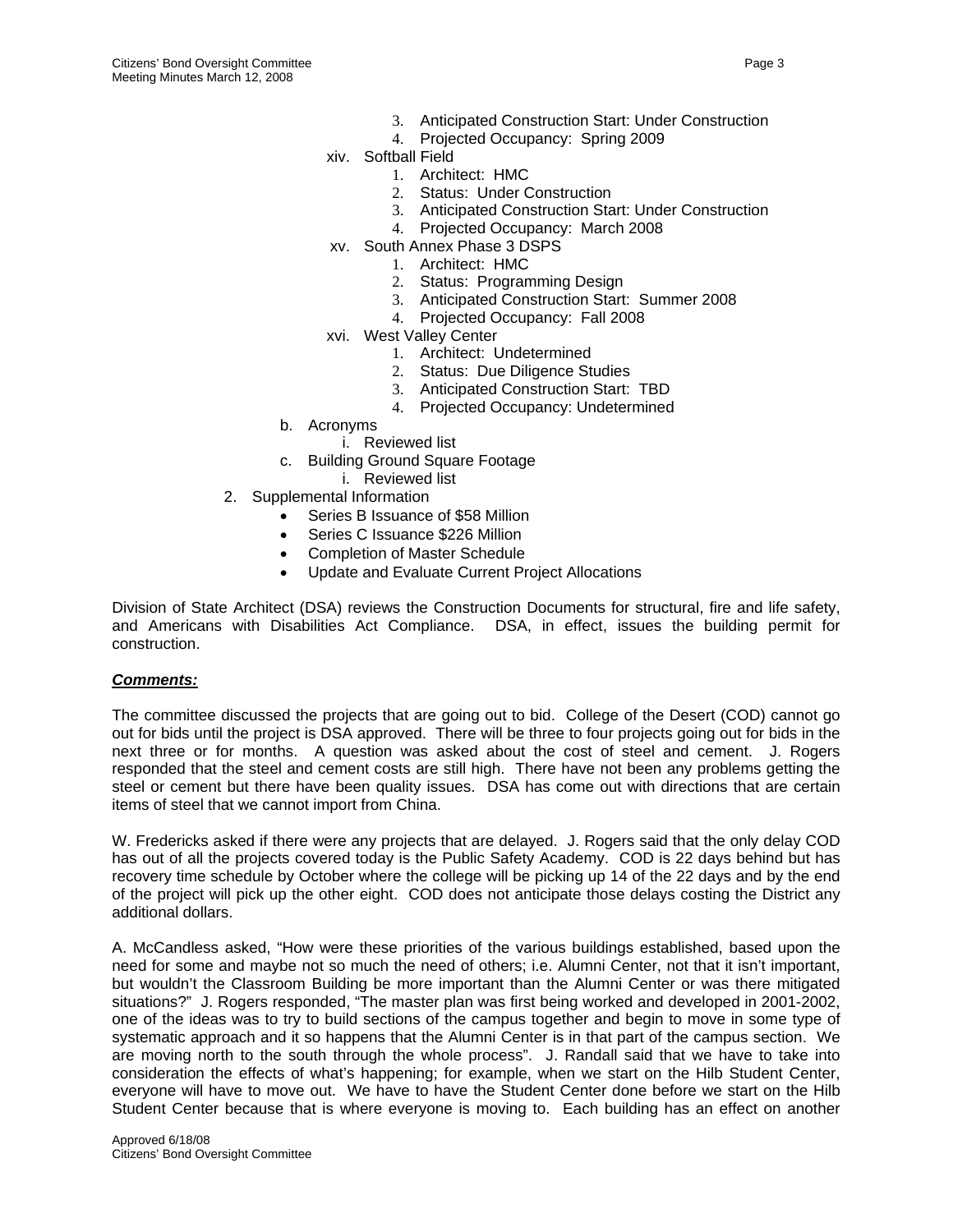building; even the Infrastructure has an effect. The reason the Alumni Center is up there soon is that it is away from things and doesn't' have any effect on the other construction or roads.

The committee discussed the process, procedures and criteria in designing a building for a community college within budgeted funds. All the architects have had experience with other community colleges and are familiar with DSA's rules and regulations and have an understanding of the process.

COD is in the process of developing a landscape master plan and there is money available to make sure this occurs. Some of the money may be allocated out of contingency and out of the Site Development-Palm Desert Campus budget. COD extended the construction site to the Communications Building to include all landscape from sidewalk to sidewalk and allocated the money from the budget. This building is the first building comprehensively that has done that. COD has gone back to the projects currently being built and reallocated money for information technology systems and landscape. This way we won't have patches on campus where the landscape is not completed and/or an electrical box not installed; all site improvements are all tied together. Signage is not part of the landscape budget. It is usually dealt with separately as part of the hard costs of construction. J. Rogers commented that the District does a pretty good job of reallocating funds to take care of the projects that are being planned without negatively impacting other projects down the road to the greatest extent possible.

W. Fredericks commented that the completion of the East Valley Campus and West Valley Campus within five years may be an item for future discussion for the committee to deal with. If we are looking at a more than five year window period, we are way out of the five year window for the East Valley Campus and certainly out for the West Valley Campus. These two projects are included in the bond language. J. Randall said that COD will have a temporary East Valley Campus in Spring 2009. COD is working on the plans for the West Valley. It has been suggested to try to get a multi-purpose building for West Valley Campus as soon as we can. N. Ramos commented that the challenge he sees for the oversight committee is the belief there would actually be construction verses modulars. J. Randall believed the college is using modulars in East Valley in order to get something out there right away. J. Randall suggested that the college not use modulars for the West Valley Campus but go into a multi-purpose building. There was a potential water issue at the East Valley Campus. Coachella Valley Water District (CVWD) was not going to approve the temporary campus until the big project for the Panorama Development was approved. After a meeting with CVWD a few days ago, they now promise they will provide the water for our temporary campus. In a few weeks, COD will have an agreement with CVWD. But there still an issue with the large picture with the Panorama project.

N. Ramos read from December 12<sup>th</sup> meeting minutes; page 4, second paragraph, "K. Feenstra asked if there is a master plan for the East Valley Campus. S. Renew said that there is not but there are schematics on the East Valley Campus. The committee would like to have a summary on the progress of the East Valley Campus at each meeting. S. Renew will provide the information." Since Steve is not here today, J. Rogers said that he would mail the committee members renderings of the East Valley Campus.

# **Phase I Bond Project Financial Report**

- J. Rogers reviewed the following financial reports from PowerPoint presentation:
- 1. Total Project Expenditures of Measure "B" Inception thru January 31, 2008
	- a. Total budget \$354,348,439.00 (Measure B and refund money)
		- b. 12% expended, \$41,429,226
		- c. 88% available, \$312,919,213
- 2. Project Matrix College of the Desert refers to this document to make sure we are in compliance with the bond language.
- 3. Project Expenditures Reviewed numbers for budget, expenditures, balances and percent complete for the Measure B Bond projects as of January 31, 2008.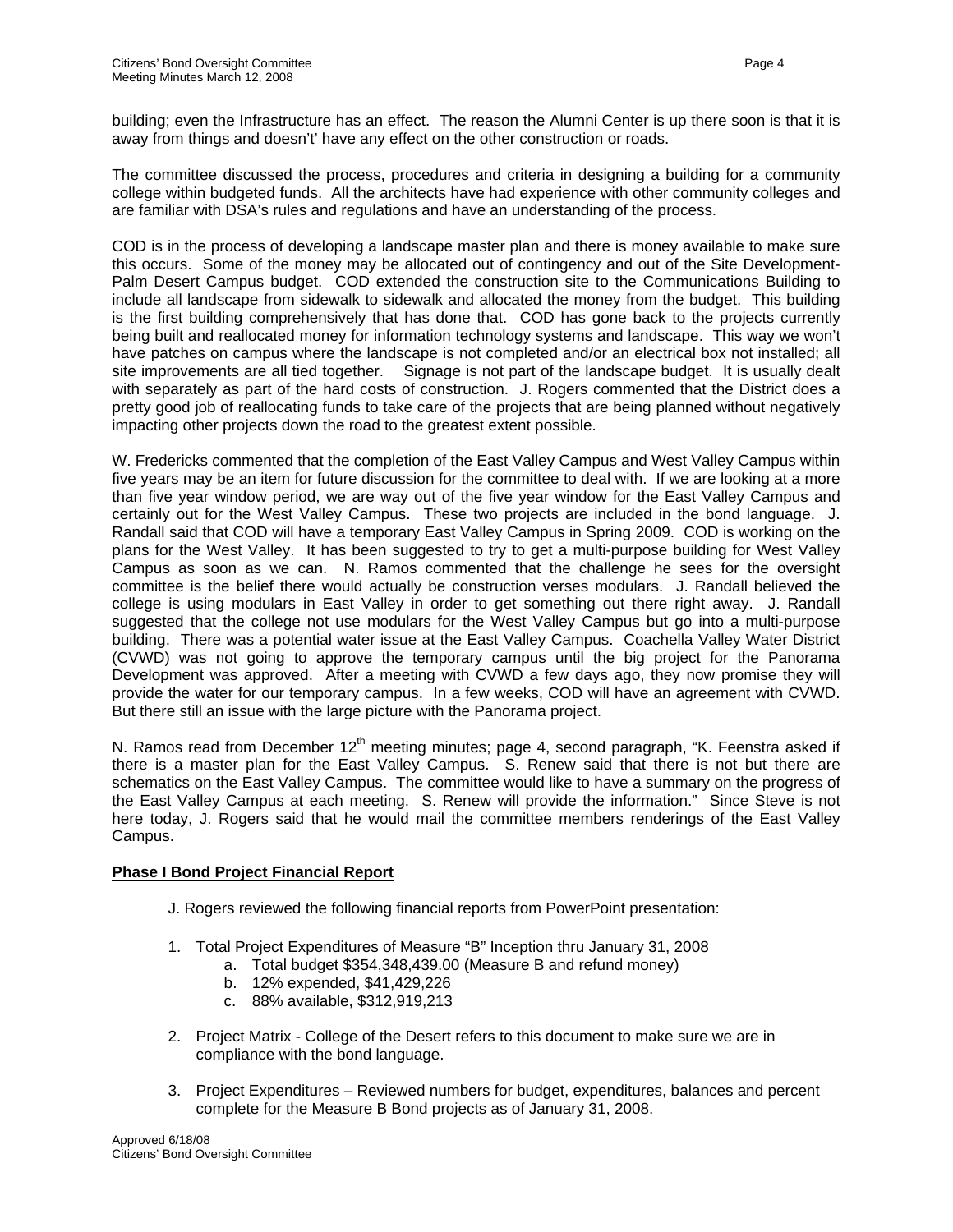## *Comments:*

All series of the bonds have been sold. COD needs to spend 85% of the bond monies within five years. This does not include encumbrances only money that is actually spent. There are some projects that will be funded by the state and/or redevelopment funds. The college will try to use the bond monies first before the other funds. K. Feenstra asked, "Isn't the timing on the bond issue also a factor of arbitrage so that you are not stretching it out and using the interest money unfairly?" J. Randall said that this is true.

In reference to page 10 – Project Expenditures as of January 31, 2008 of the Capital Projects Update Report, W. Fredericks asked J. Rogers, "Are there any of those projects that you foresee, at this point in time, any major problems arising at a finished building within the budget." J. Rogers said, "Not right now; No, sir.

The committee would like to see a breakdown of the budgeted amount of \$25,480,000 (Building/Classroom Renovation) by building. J. Rogers will provide this information and it will be mailed out to the committee members. They would like to see the amount for each building.

N. Ramos read from December  $12<sup>th</sup>$  meeting minutes; page 4, first paragraph, "The committee would like to see the scope and a summary on the progress of each project that occurs between each quarterly meeting added to the presentation or as an agenda item." Along with the scope and summary on the progress of each project, the committee would like the college to include the project expenditures that occur between each meeting as well.

W. Fredericks asked J. Rogers if there were any projects where the scope had changed significantly or the cost, other than the softball field, in terms of our expectations of where it is going to be. J. Rogers said, "Not at this time. COD had gone back and completed a complete re-evaluation of every project and did what we call a 'rough order magnitude'. Based on where the costs are in the marketplace today, the estimates we produced were pretty close to the estimates produced in 2004-2005."

There were concerns if there would be enough money to finish the projects from the Measure B Bond. J. Rogers said that COD is closer to getting more of what they anticipated than six months ago. COD will continue to press the State for funding for construction. The State may go for a construction bond in November 2008.

W. Fredericks asked J. Rogers how Desert Community College District (DCCD) is doing in comparison to other community colleges that EIS Professions, Inc. has worked with in terms of similar construction projects. J. Rogers said, "DCCD is doing all the right things and is heading in the right direction".

W. Feddersen asked if the College was in the process of updating the master plan including enrollment projections for East Valley Campus and growth in the Coachella Valley. J. Randall responded that the college is in the process of updating the master plan. tBP Architects are revisiting the facilities master plan. COD also hired a Strategic Plan Facilitator who will lead the college through a strategic planning process. In looking at the East Valley Campus, once the college has a thousand full-time equivalent students, the college will receive one million dollars annually from the State for operations. We are working toward that number but we are not there yet. The College will have another consultant take a look at the potential enrollment for both East Valley and West Valley.

K. Feenstra pointed out that the budget for West Valley is over budget. He wanted to know if there will be a budget adjustment to take care of the West Valley Campus. J. Randall said that tBP/Architecture is looking at changing the order of things for West Valley Center and the College will take a look at adding funds to the budget for West Valley. The original plan for the West Valley Campus was that the City of Palm Springs was going to trade land with the Bureau of Land Management (BLM) for a West Valley Campus and donate two million dollars to the college. Now the City of Palm Springs has decided to buy the land from BLM rather than trade land. The City will be using some of the two million dollars to buy the